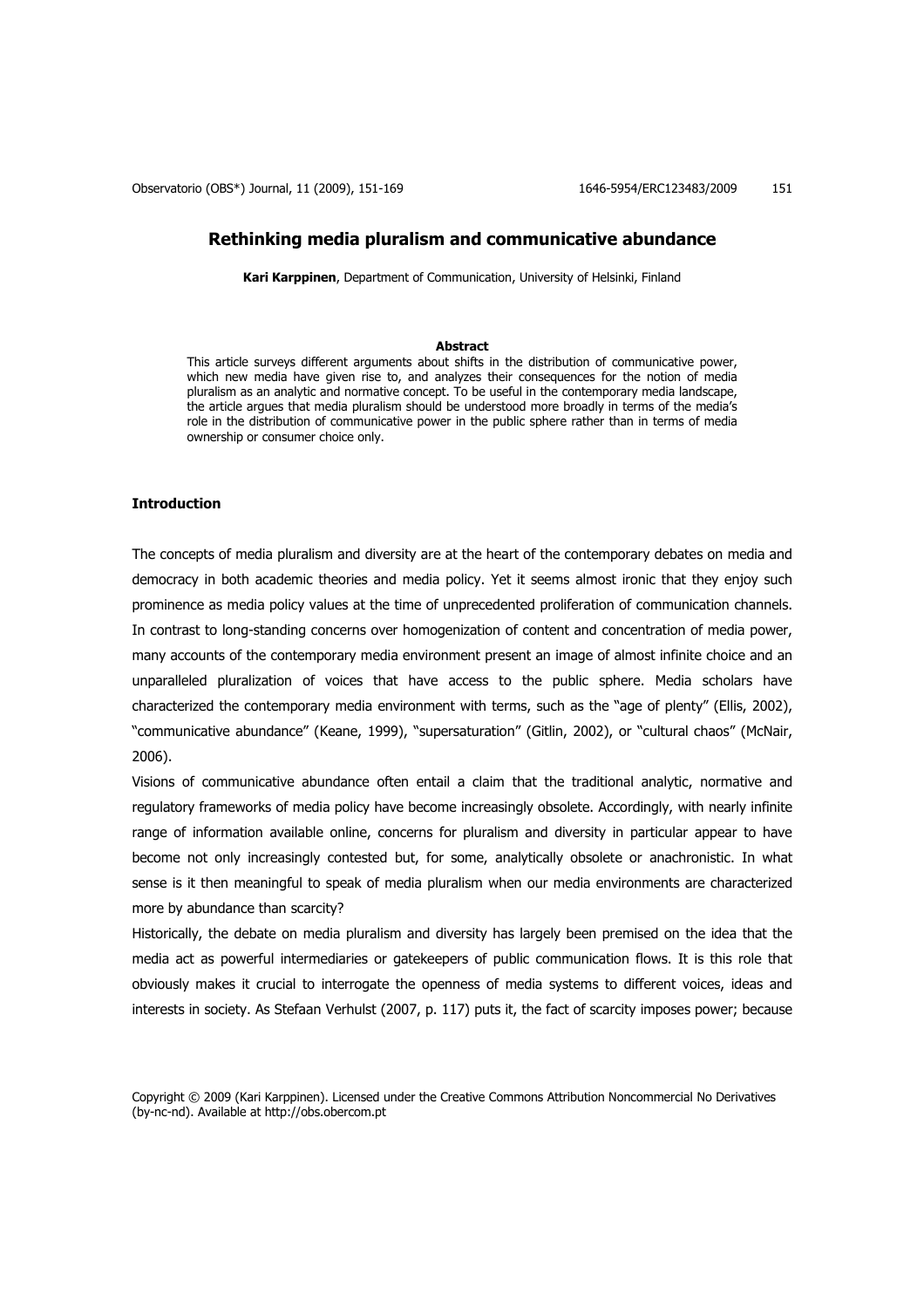of scarcity, those intermediaries that control the markets are in a privileged position to exercise power and shape the public opinion.

However, with the shift to demand and search driven media environment, the new media are seen to shift control over communication toward individual users as the audiences can increasingly filter and personalise information and choose how, when, and where communication is received. For some, the expansion of choice and participatory potential brings about not only the end of scarcity but also the end of powerful intermediaries and gatekeepers. In this sense, the new modes of public communication that the Internet enables seem to fulfil the promise of greater interchange and feedback between media institutions and citizens that many of the normative theories of the public sphere have emphasised, without much need for any kind of regulation or public intervention.

According to the enthusiasts, the Internet will inevitably break up the concentrated media power and lay the foundation for "diversity, accessibility and affordability" (Compaine and Gomery, 2000, pp. 575). At the very least, as Williams and Delli Carpini (2004) argue, the new media environment disrupts the traditional "single axis system" of political influence and creates a fluid "multiaxity" of power, which creates new opportunities for non-mainstream political actors to influence the setting and framing of the political agenda.

On the other hand, there are skeptical voices that remind, as Mattelaart (2003, p. 23) does that "each new generation revives the 'redemptive discourse' of liberating effects of new communication technology, only to be disappointed when old hierarchies of power prove to persist". To support this view, there is now considerable evidence that contrary to popular belief, the Internet has not fundamentally changed the concentrated structure typical of mass media, but has actually brought about new forms of exclusion and hierarchy (e.g. Hindman, 2008). Then, finally, there are those who argue that the problem of today is that there is essentially too much diversity; that it is precisely the individualization and fragmentation of media use that is making publicly accountable regulation and general interest media more relevant than ever before (Sunstein, 2007).

In short, there is little consensus on whether the technological and socio-cultural changes in the contemporary media environment have actually led to a meaningful plurality of voices and whether there is more or less diversity than before. Instead, much of the debate on the implications of the Internet for media pluralism is characterized by a tension between a fascination with the new technologies as furthering democracy and a critical view that highlights the importance of enduring power structures and hierarchies. The purpose of this article is to survey some of the commonly made claims about shifts in the dynamics of media and the distribution of communicative power, which the new media has given rise to, and to analyze their consequences for the notion of media pluralism as a normative concept.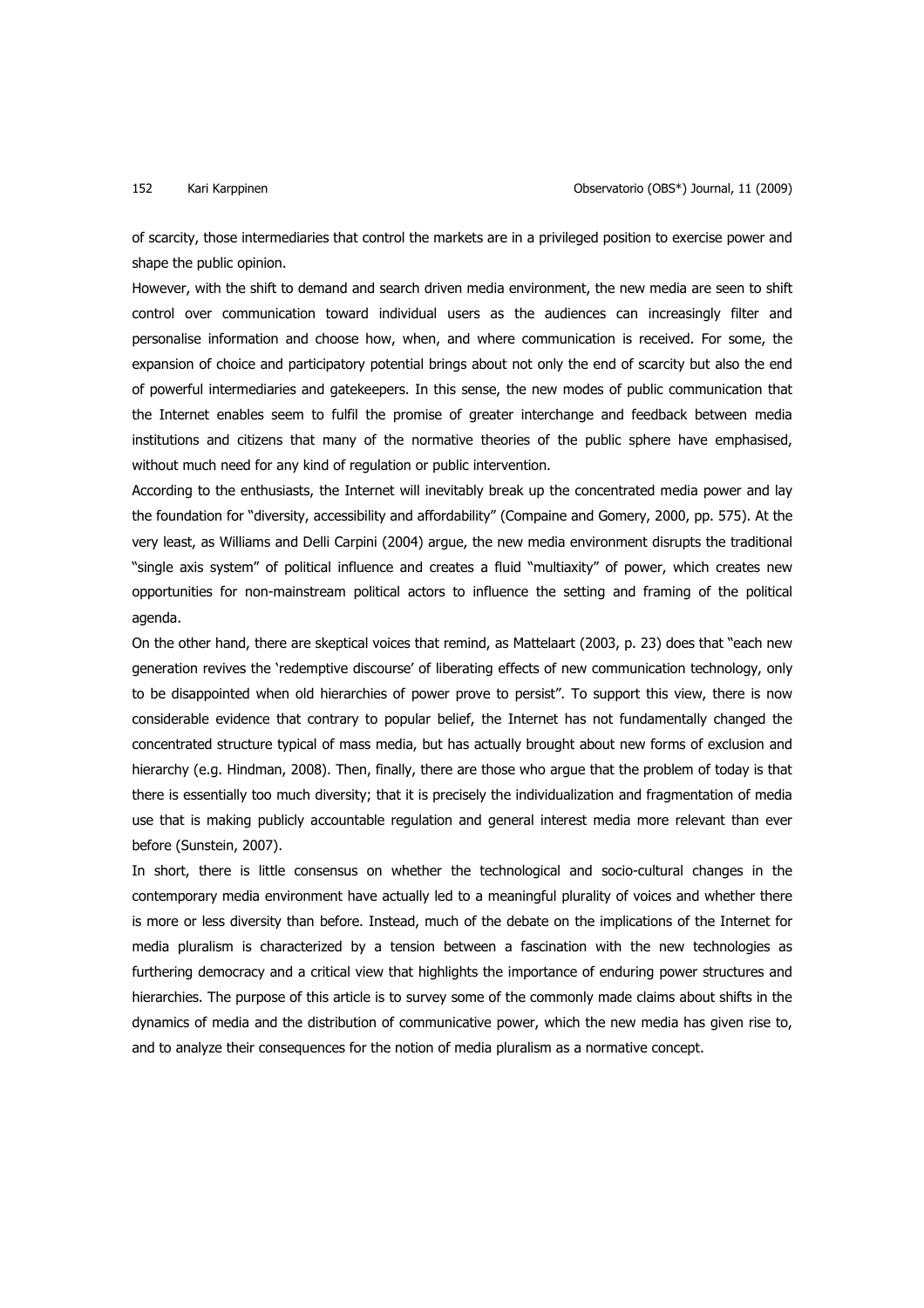It has become commonplace in both academic and policy discourse to celebrate the digital media as a tool that inevitably leads toward democratization and pluralization of the public sphere and to the emergence of various grass-roots civil society activities.

Manuel Castells (2007), for instance, argues that the development of interactive, horizontal networks of communication has induced the rise of a new form of communication, which he calls "mass selfcommunication". While the communication system of the industrial society was centered on the mass media, characterized by distribution of a one-way message from one to many, the communication foundation of the network society is the global web of horizontal communication networks that include multimodal exchange of interactive messages from many to many. For Castells, this essentially opens up an unlimited diversity of autonomous communication flows and an unparalleled opportunity for insurgent political and social movements to intervene in the new communication space. To support these claims, Castells cites the exponential growth in the number of blogs, autonomous communication networks, new social movements, and alternative media that are largely organized in the Internet.

For media sociologist Brian McNair (2006, p. 10) these same changes have led to three interlinked developments: (1) an exponential increase in journalistic and other forms of information available to citizens, (2) dissolution of spatial, cultural and social boundaries both globally and within national-states, and (3) erosion of taste hierarchies used to police cultural consumption. These can all be seen to represent above all a radical diversification and decentralization, even democratization of cultural production. As McNair (2006, p. vii) puts it, they have produced a shift from ideological control to a cultural chaos, which has radically increased the possibilities "for dissent, openness and diversity rather than closure, exclusivity and ideological homogeneity".

Both these visions exemplify a broader argument about a fundamental shift in the dynamics of public communication and the public sphere from uniformity and control towards plurality and even anarchy. According to these and many other writers, new information and communication technologies above all disrupt the traditional elite control of media, and amplify the political voice of non-elites. The new participatory and decentralized modes of public communication allow citizens to compete with journalists for the creation and dissemination of political information, which breaks the power of traditional elites to control what is considered news. As Richard Rogers (2004) puts it, the Internet has become a collision space for official and unofficial accounts of reality. Ranging from alternative health information to social movements' challenge to official politics, it tends to unsettle and challenge the highly mediated versioning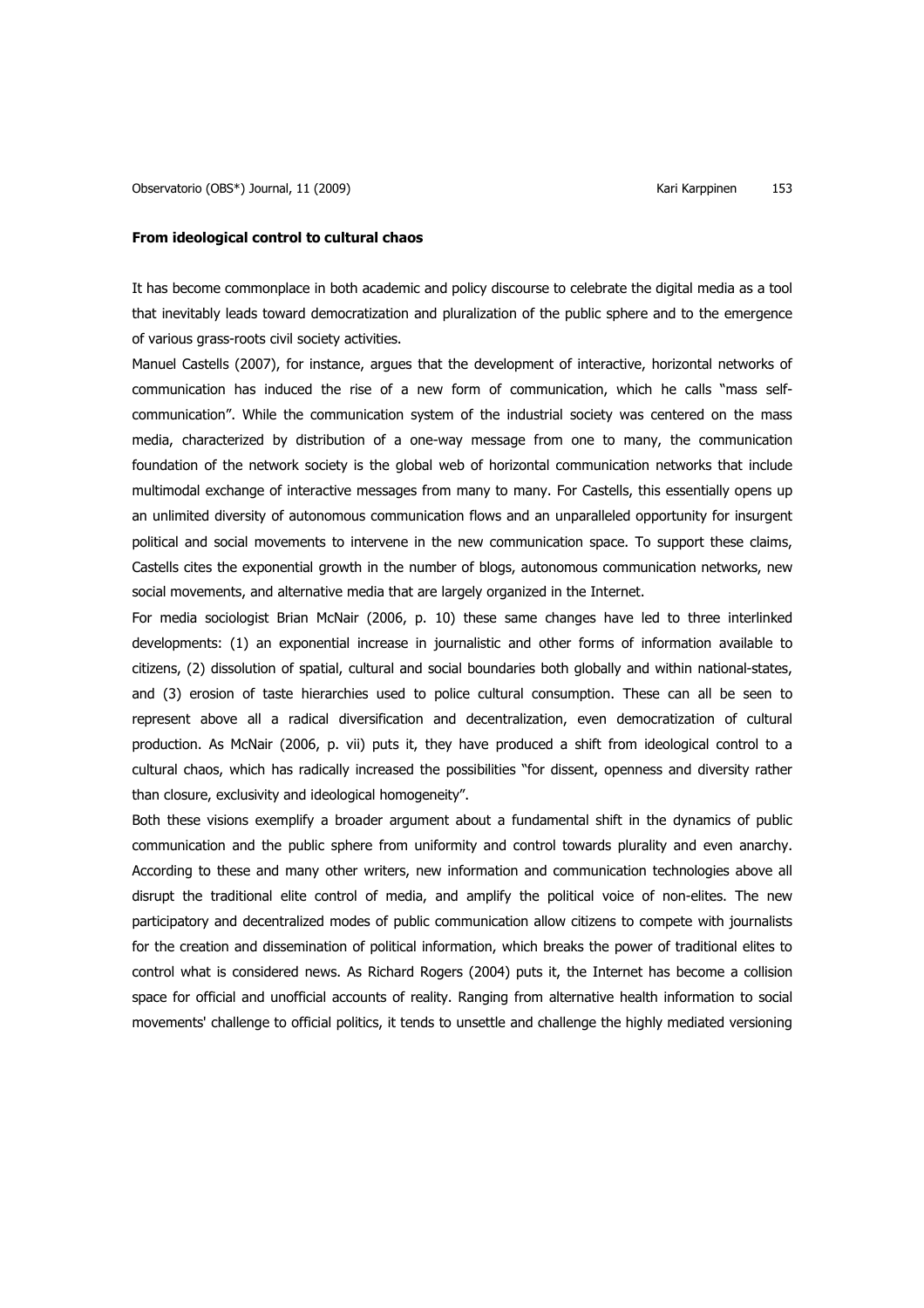of reality of mainstream news and official communication strategies by engendering a new culture of dissent (Rogers, 2004, p. 163).

Besides technological developments, the arguments for greater diversity of contemporary media environment can also be couched in wider socio-cultural developments. According to Ellis (2002), the shift from the era of scarcity, when the media tended to build social consensus, to an "era of plenty" reflects not only changes in communication technologies but also broader socio-cultural trends of individualization and pluralization. As the era of mass market for standardized goods has given way for a market of differentiated products for more fragmented consumers, the logic of differentiation between social groups and individuals has also changed and the media market itself is increasingly engaged in the project of producing and giving significance to various differences. It can be argued that an ever more differentiated and targeted communications market will produce more and more differentiation between people (Ellis, 2002, p. 63-66).

For many, this is above all an emancipating development that broadens the opportunities available for citizens and breaks the paternalism and elitism associated with the old era of scarcity and unitary culture. As McNair (2006, p. 100) states: "There is meaningful (rather than tokenistic) plurality of voices within contemporary cultural capitalism. … It is beyond dispute that the system can accommodate and give mainstream visibility to a more diverse, broader range of opinion." Contrary to critical media scholars that he criticizes, McNair adds that this has happened because, not despite, the commodification of culture. In other words, dissent and counter-culture are thought to be inherent to the very logic of contemporary cultural capitalism, not something that needs to be protected from it.

Consequently, it has become almost a truism that there has been a shift from few speakers and many listeners to a greater number of active participants and new communicative forms bringing a much wider spectrum of views to publicity. Even more importantly for the debates on media pluralism, the Internet is commonly thought to redistribute political influence and make the public sphere more inclusive to the political voice of ordinary citizens (Hindman 2008, 6).

This narrative of diversification through technological and market developments has also been influential in communication policy, where the democratizing effects of the new media have often been used to justify looser regulation of the old media. Many writers have suggested that government regulation to achieve engineered pluralism will no longer be necessary since the monolithic empires of mass media are dissolving anyway. As Nicholas Negroponte (1996, p. 57-58) famously argued in one of the early prophecies of digital revolution: "The combined forces of technology and human nature will ultimately take a stronger hand in plurality than any laws Congress can invent."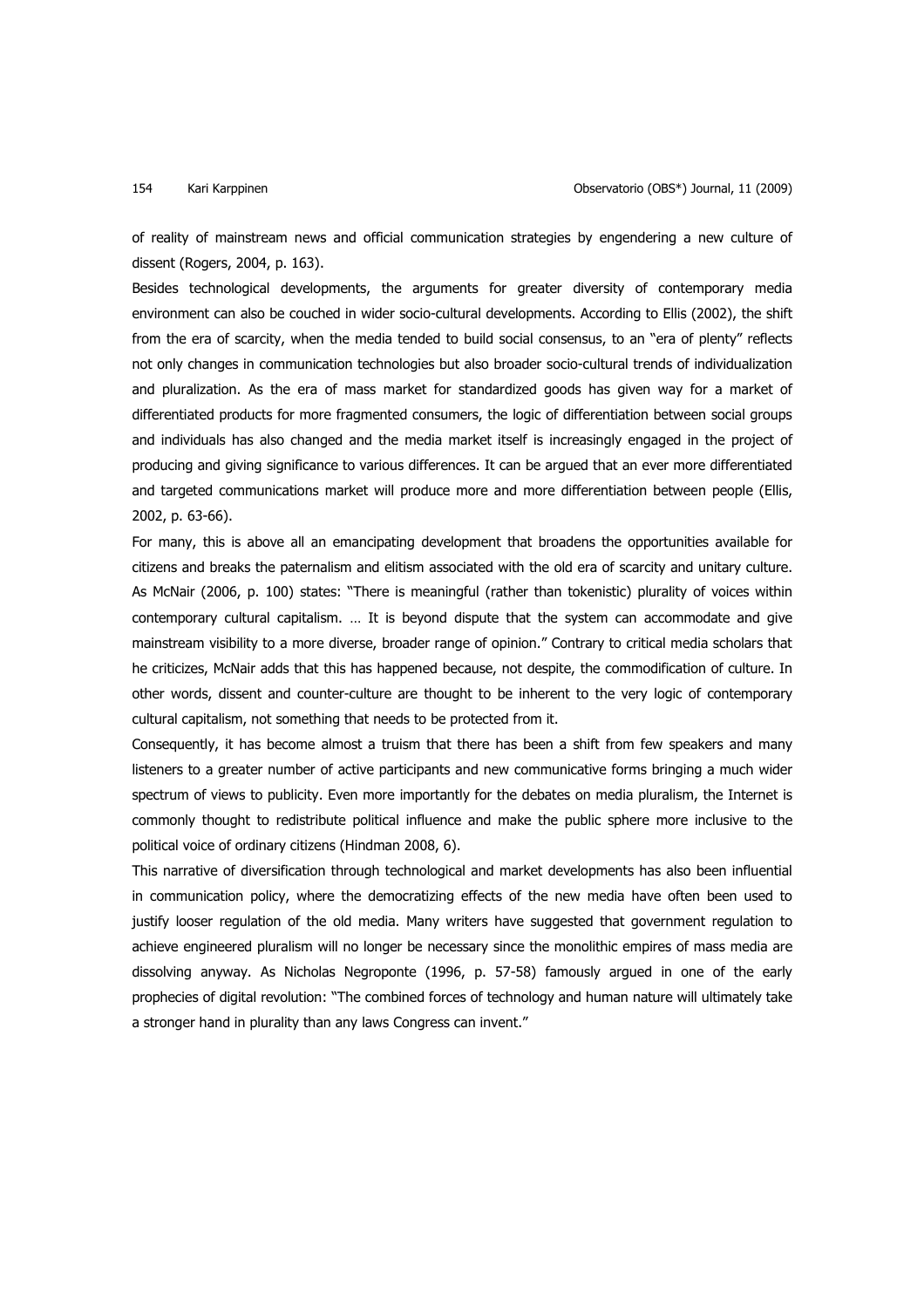Similarly, when the American regulator FCC proposed in 2003 to relax the rules on media ownership, it argued that citizens today "have more media choices, more sources of news and information, and more varied entertainment programming available to them than ever before ... and, via the Internet, Americans can access virtually any information, anywhere, on any topic." (FCC, 2003, point 3). Yet "ownership rules, like a distant echo from the past, continue to restrict who may hold radio and television licenses as if broadcasters were America's information gatekeepers." (ibid., point 4).

Proliferation of channels, coupled with the capacity of audiences to actively interpret the media, thus seem to challenge many of the assumptions behind public regulation of the media. The Internet, as an epitome of the "combined forces of technology and human nature", allows people to communicate over borders, to consume the growing amount of information and entertainment available, and to participate in the multiple participatory platforms and applications. All these developments, which have seemingly emerged without any planning or regulatory intervention, thus question the legitimacy of institutions like public service media, state subsidies, or other interventionist means to support media pluralism.

## **Enduring asymmetries of power**

The relevance of current technological developments is hard to dismiss and it seems unarguable that some communication technologies have the capacity to support more diversity and pluralism than others. Yet the assumption that the Internet and other new technologies would have solved all concerns related to media pluralism and diversity is misguided in some very obvious ways. In contrast to the more enthusiastic visions, many activists and academics have recently pointed to growing concerns regarding new hierarchies of power and new forms of concentration that are specific to the new media. Thus, there are many who claim that the new media environment only further privileges corporate interests, marginalizes alternative voices and leads toward continued consolidation of media power.

In general, it can be argued that the disparities in the possibilities offered by new media largely reflect the previously recognized socio-economic inequalities. Hence, the critics are right to argue that behind the veil of a multitude of resistances and critiques, we should also acknowledge the shape of certain "unmoved movers" (Suoranta & Vadén 2008, p. 1, 151). As Nicholas Garnham (1999b) notes, patterns of power distribution historically change slowly, rarely and with difficulty – so it is safe to assume that the new technologies alone are unlikely to be either as new or as dramatic in their impact, for good or ill, as the technologically focused approaches assume.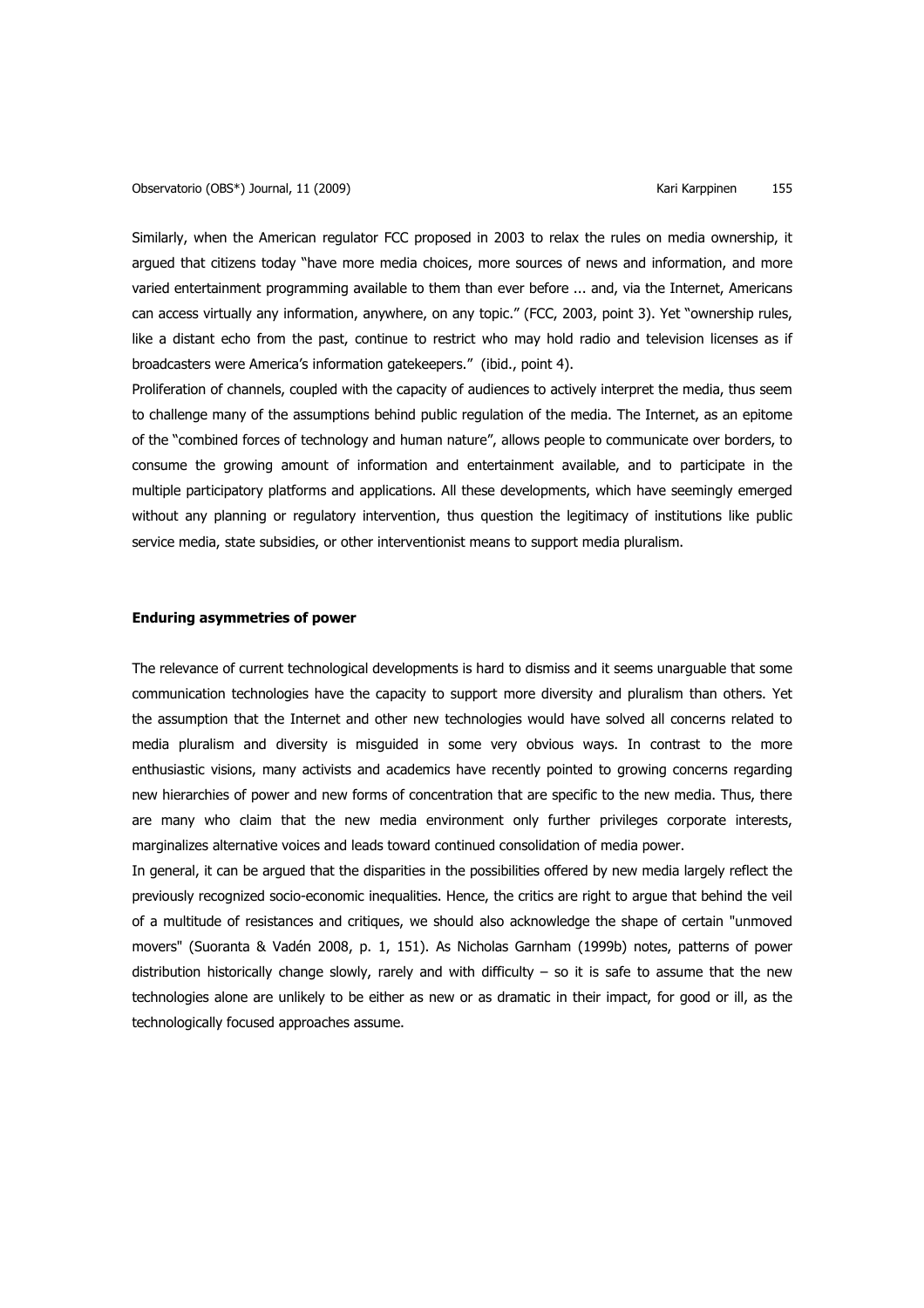There is no shortage of critical perspectives in both public debate and academic domain that see the old and new media alike as offering ever more homogenized supply of market-driven entertainment and consumer culture. For these "more of the same" critics, the proliferation of media only encourages the tendency to follow the lowest common denominator and replicate standardized success-recipes over and over, thereby homogenizing the supply even more. Despite the proliferation of various niche media, it can also be argued that the rise of the Internet and the demands of real-time news has only diminished the resources available for ambitious journalism and made mainstream news organisations increasingly reliant on established sources and routines (Fenton 2009). Despite all the diversity, plenitude and complexity, concerns for concentration of power and homogenisation of content have thus not disappeared.

What most critical concerns share is the view that the diversity of options itself is not the only indicator of genuine pluralism, for it says nothing of the inherent hierarchies and relations of power within the media. In spite of claims about user-generated content, there is still a fundamental asymmetry between media producers and consumers. Questions about how media production is organized and what shapes its output thus remain crucial issues for critical media research.

Aside from the continuing importance of existing institutional structures, the argument that new media technologies somehow autonomously, and without a need for regulation, develop in a more democratic and pluralistic direction is also easily questioned. The fact that the capacity of states to guide the direction of technological development is undermined hardly means that "technological forces and human nature" somehow automatically lead to harmony and inevitable democratization.

It is common to think of the Internet in particular as something unruly, ungovernable, and characterized by openness and an absence of control. Yet, in reality, the Internet raises a wide raise of communication policy issues that are not only technical but also profoundly political. Regulatory mechanisms of various sorts are also being put in place all the time, and like all other communication technologies, uses of the Internet are shaped by different political, social and economic interests and managed by different powers (see Braman, 2004). Contrary to the rhetoric of autonomous technological progress, these mechanisms many of them informal and outside the scope of democratic accountability – continue to shape the media and their development. The control over information flows and use has thus become an even more effective form of power. This applies to many familiar topics like media ownership but also areas that are little understood. For instance, design choices in the network architecture, copyright rules, software codes, net neutrality, and other forms of information politics still largely determine the way information is made available and who can speak to whom under what condition.

Decisions about standards or protocols made within Internet governance forums and above all within and between corporations can have lasting influence on media pluralism, even if they are not necessarily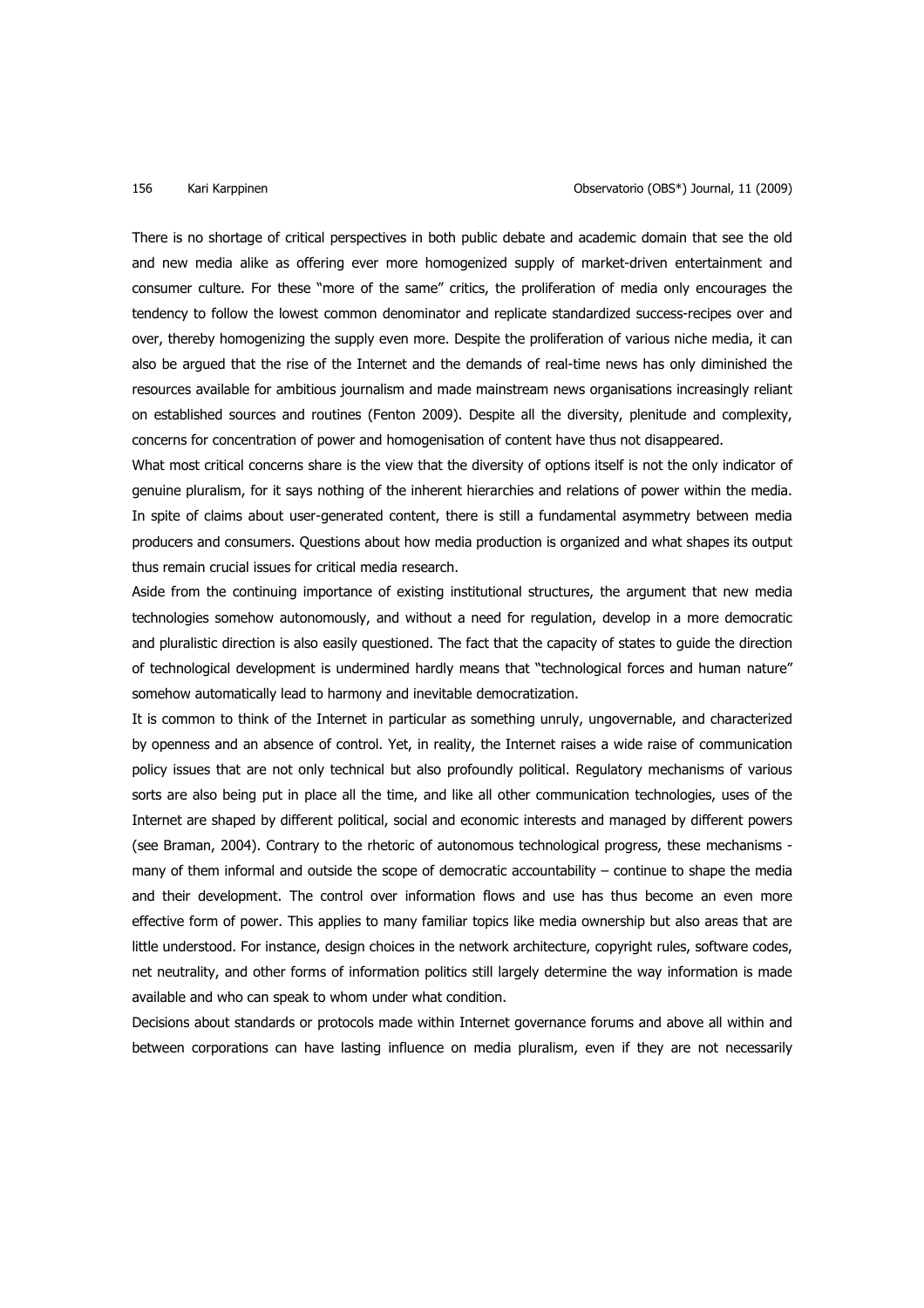recognized as sites of media policy as such. Media regulation, in various forms, is thus no less important than before, but it must be based on a new set of premises and arguments that take into account the new situation of media abundance and the policy problems it raises.

Factors like ownership and control of the media as well as unequal access to communication systems ensure that communicative abundance will not end questions about the unequal distribution of communicative power. The increase in amount of information available has not brought about harmony, transparency or unrestricted communication. Instead, it has created new controversies about unequal distribution of and restricted access to the means of communication. As John Keane (1999, p. 6) puts it, rather than being automatically solved, disagreements about "who gets, what, when, and how" actually multiply.

# **Concentration online**

Instead of overarching judgements about the value of technology itself, there is a need to consider more analytically the opportunities and obstacles that the new media involve. First of all, even if the Internet provides almost infinite diversity of voices in principle, it does not mean that all of this is equally accessible to the majority of the public. Factors here include not only technical obstacles, but also lack of skills or resources to find less prominent content, and the structural power of new gatekeepers and content aggregators to influence what contents are most easily accessible to the Internet users. As many observers have warned, certain logics and practices of information politics are taking the web away from its public spiritedness, leading to information exposure not in keeping with the principles of pluralism of viewpoints or collision of different accounts of reality (Rogers, 2004, p. 164; Dahlberg, 2005). Old hierarchies regarding ownership and control of media endure, but in addition there are also new forms of domination and concentration that are only beginning to emerge. These create a need to critically reflect on the diversity made possible by the new media, its limits, and the nature of the barriers that still persist. The most basic obstacle, of course, is that all do not have access to these new forms of media. But even if one leaves aside questions of unequal access and digital divide, which themselves are complex and multilayered enough, there are number of other reasons to criticize the argument that the Internet will democratize the media by giving ordinary citizens the ability to compete in the marketplace of ideas

against media corporations and political elites.

One thing that is only starting to be recognized is that online media too has its own forms of concentrations and hierarchies that in some ways even surpass those in traditional media. In the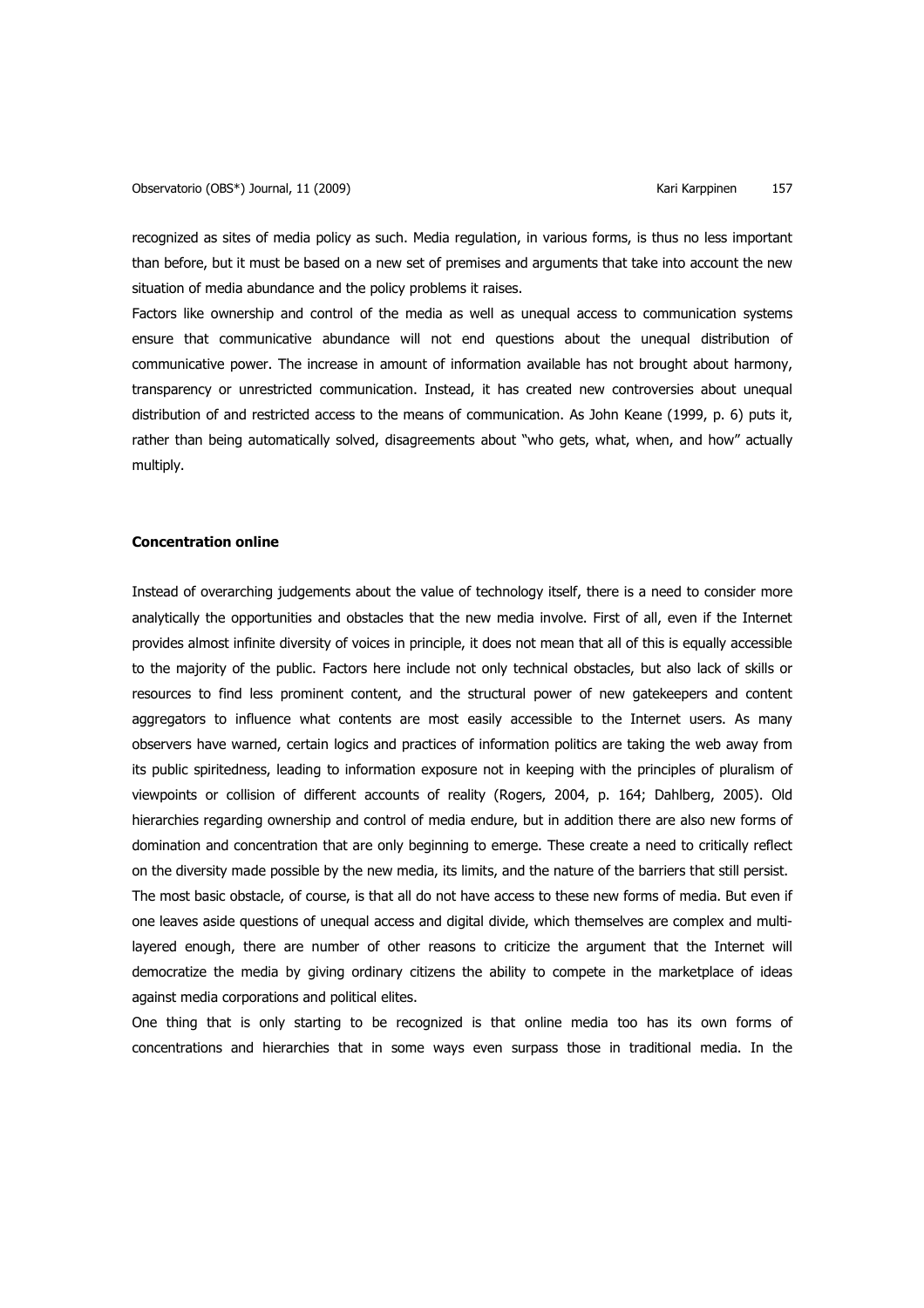networked online media, space may be unlimited but other resources like time, money and attention are not. Even if the technology is there for anyone to publish, resources required to produce attractive content remain high. Instead, the battles over the attention of audiences and the ownership of information have only intensified. Matthew Hindman (2008), for instance, argues in a recent book that the Internet has done little to broaden political discourse but in fact empowers a small set of elites – some new, but most familiar. While the Internet has increased some forms of political participation, elites still strongly shape how political material on the Internet is presented and accessed.

The competition among sources for the privilege of providing authoritative information also continues to involve gatekeepers of various sorts. The nature of media commodities as a public good means that corporations are forced to devise strategies, such as digital rights management, to transform public into private goods and introduce new monopolies and new forms of scarcity throughout the media value chain. As Nicholas Garnham (2000, p. 58) argues, concentration is an inherent tendency of media markets for the economic survival of media companies depends upon the exploitation of scarcity. Since the business model of large content-producing corporations is based on the scarcity of content, which the new technologies have the potential of removing, it is in the interest of media corporations to create mechanisms of artificial scarcity and erect barriers to the abundance of digital content (see also Suoranta & Vaden, 2008, p. 53).

Many commentators have taken it for granted that the Internet diffuses the attention of the public away from the mainstream media outlets, toward more diversified sources. Some have viewed this positively, while others have worried that it would lead to the fragmentation of public discourse as people would only be exposed to ideas that fit their pre-existing dispositions (Sunstein, 2007). Contrary to these assumptions, however, attention still tends to concentrate into a limited number of sources, which are often dominated by traditional mainstream media. Availability does not necessarily mean more diversified media use, as much of Internet content comes from already established suppliers of media content, and the bulk of the most popular sites remain in the hands of the same entities that dominate other media. As a consequence, Edwin Baker (2007, 112) argues, "it does not appear that the Internet operates to substantially equalize influence among media entities: the number that dominate, that is, get the largest audience share, are even fewer than in the prior, exclusively offline world."

Even more troublingly, it has also been argued that the digital media reduce the likelihood of user exposure to unsought, but ultimately valuable media experiences (Goodman 2004, 1394). As Hindman shows, the Internet traffic follows an extreme winners-take-all pattern. Relying on portals, link structure and search engines, most people are directed to a few successful sites, while the rest remain invisible to the majority of users. Despite the wealth of independent web sites, online news audience is thus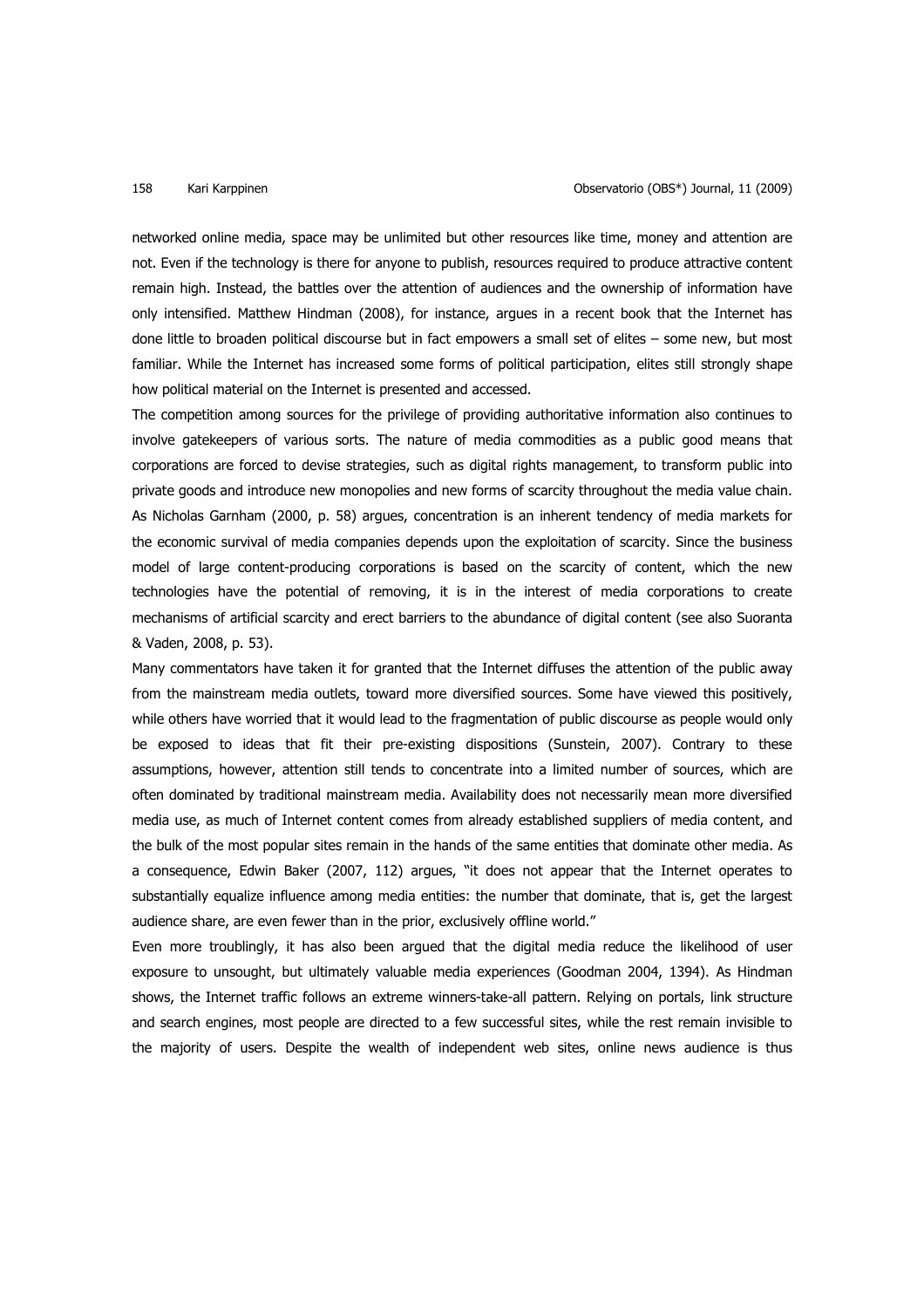concentrated on very few outlets while blogs, for instance, receive only a miniscule portion of Internet traffic. Using the methods of empirical diversity assessment, Hindman concludes that although the Internet greatly expands the amount of information sources people can choose from, in practice the structure of the medium creates a high degree of concentration of content among a small handful of sites<sup>1</sup>. For Hindman (2008), online audience concentration thus equals or even exceeds that found in most traditional media; citizens seem to cluster around top few information sources in any given category, while "most online content receives no links, attracts no eyeballs, and has minimal political relevance" (ibid., p. 18). In terms of exposure diversity, the impact of the Internet thus seems highly controversial.

One increasingly recognized issue is the rising structural power of Internet search engines and their influence in determining what users worldwide can see and do online. The growth of available content makes the selection and mediation of relevant contents increasingly crucial, and to a large degree this function at the interface between public and individual communication is assumed by search engines and portals. In effect, they therefore perform a function similar to that of the traditional gatekeepers that effectively preselect the information available for users (Hargittai, 2007; Hindman, 2008; Machill et al, 2008). On the one hand, search engines are mediators that mirror the power of existing institutions and social structures. On the other hand, they are also new gatekeepers themselves with autonomous influence in directing web traffic (Hindman, 2008, p. 80). With most visited pages ranked first, Hindman argues that the search engine's logic essentially reinforces the trend toward consolidation. Popular sites become even more popular, while obscure sites recede even further into the ether. Factors such as search engines and the link structure of the Internet are thus critical in determining what citizens see online, and they also explain the predominance of one or two sites in almost every category of online information (Hindman, 2008, p. 14-15).

Another concept that is often raised to criticize expanding corporate media power over the Internet is the notion of enclosure (e.g. Castells, 2009, p. 105-8; Dahlberg, 2005). This basically refers to restrictions on media content and the controlling of media uses, and it includes issues such as subscription services, absence of external links, lack of interoperability, and software tie-ins, and other means of building walls around content by technical or economic means. In this sense, the notion of intellectual property also functions largely as a scarcity-producer as it commodifies content by creating means and the ideological will to treat digital content as commodities (Suoranta & Vadén, 2008, p. 67). Commercial actors, in particular, are increasingly seen to promote enclosure in ways that go against the ideal of open and unconstrained exchange of information typically associated with the Internet. This means, for instance, l

<sup>1</sup> Statistics cited by Hindman report that in the US the top 10 web sites account for 29 % of all web traffic, which is more than the audience share of top 10 newspapers, magazines or radio stations in their respective media (Hindman, 2008, p. 93). Similarly, Baker (2007, 112) shows that top blogs have almost 80<br>times the visits as the 100th ranked blog.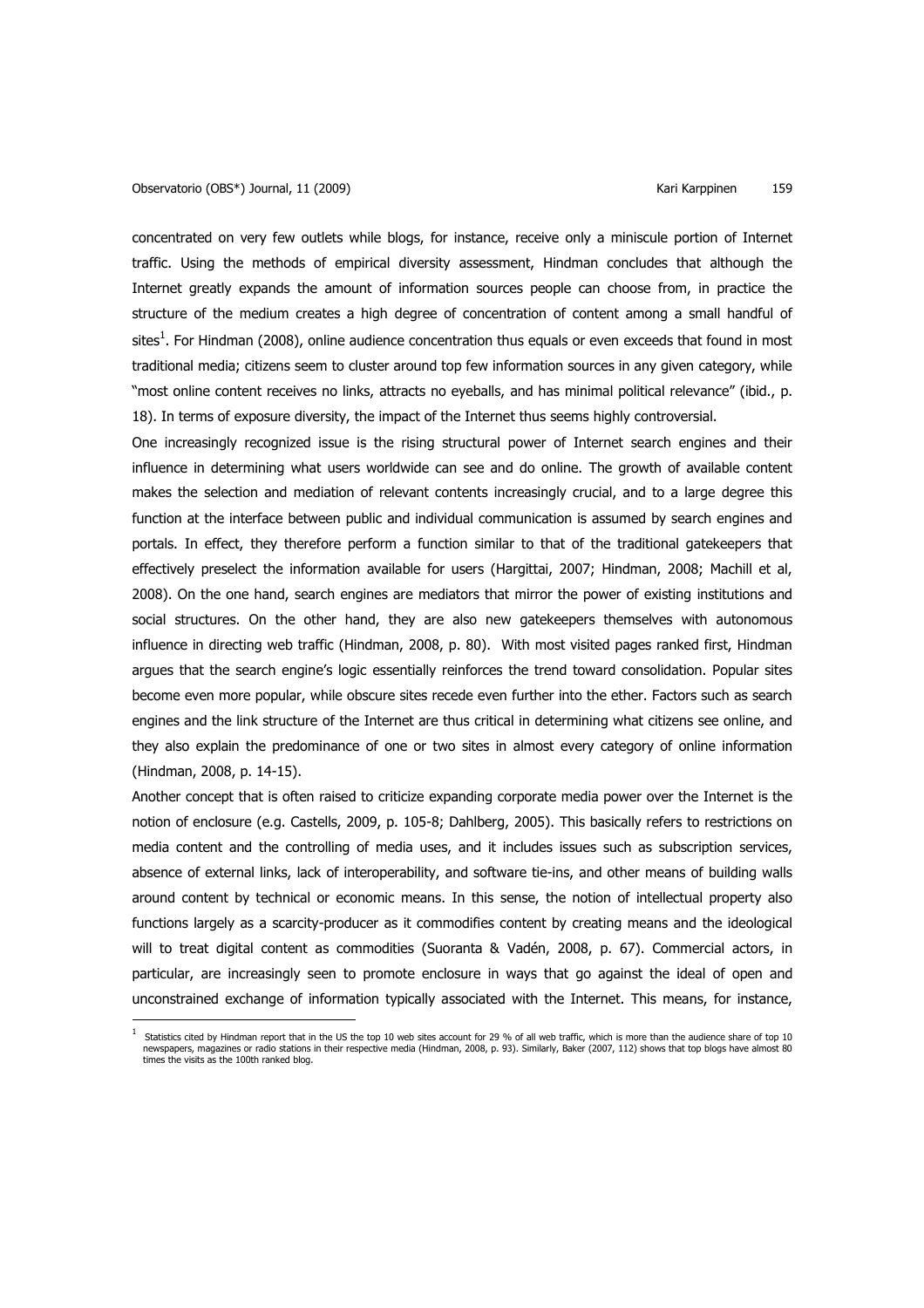that companies behind the portals which dominate online do their best to build walls around their sites, or construct virtual colonies by providing links only to other sites the company controls (Dahlberg, 2005, p. 163, 168). Similarly, many citizens' portals that are run by governments have also adopted similar means by controlling the format of contributions and disallowing external links (Rogers, 2004, p. 11-12).

All in all, apart from the power of existing media conglomerates, there are new forms of concentration and control emerging also in the Internet. While many observers have claimed that the Internet's most important political impacts come from the elimination of old media gatekeepers, much of the recent Internet research has shown that commercial web sites and search engines, for example, play an increasingly important role in filtering information. These include both new types of structural concentrations like bottlenecks controlled by providers and new forms of exclusion that are due to media literacy. As Verhulst (2007, p. 121) argues, although new technologies have altered the role of the media, instead of the end of scarcity new technologies simply introduce new forms of scarcity. New intermediaries find new ways of controlling the flow of information, shaping the way people find information, and thus dominating the battle for attention.

All these issues remind of the danger that the new media only reproduce the structure of the traditional mass media, with time and attention becoming ever more subject to the power of money. As Verhulst (2007, p. 123) argues, "contrary to original assumptions, there is not an abundance (much less an infinity) of intermediaries today, but a segmented and fragmented market where the concentration of ownership and patterns of access appear very similar to the old market". Contrary to the claims about the elimination of old media gatekeepers, gates and gatekeepers thus remain a critical part of the information landscape. Some ways in which online information is filtered are familiar, and due to the enduring presence of old media organizations on the web, while other aspects of online filtering, such as search engines and portal sites, meta-sites and tracking systems are new and much less studied from the perspective of media pluralism.

While studies on the effects of new technologies are still contradictory in many ways, it is clear that the enormous variety of content available does not automatically encourage users to expand their media use. The argument that the Internet is a radically decentralized medium where large media outlets are unimportant or that it necessarily increases the number of information sources that people on average actually see (exposure diversity) is hardly supported by empirical evidence. There may be more diversity available for those who have the knowledge and time to search for more information beyond that selected for audiences by editors of main news sites, but not necessarily for the majority. While this may not be enough to dismiss the democratic potential of the Internet and many opportunities if offers, it makes it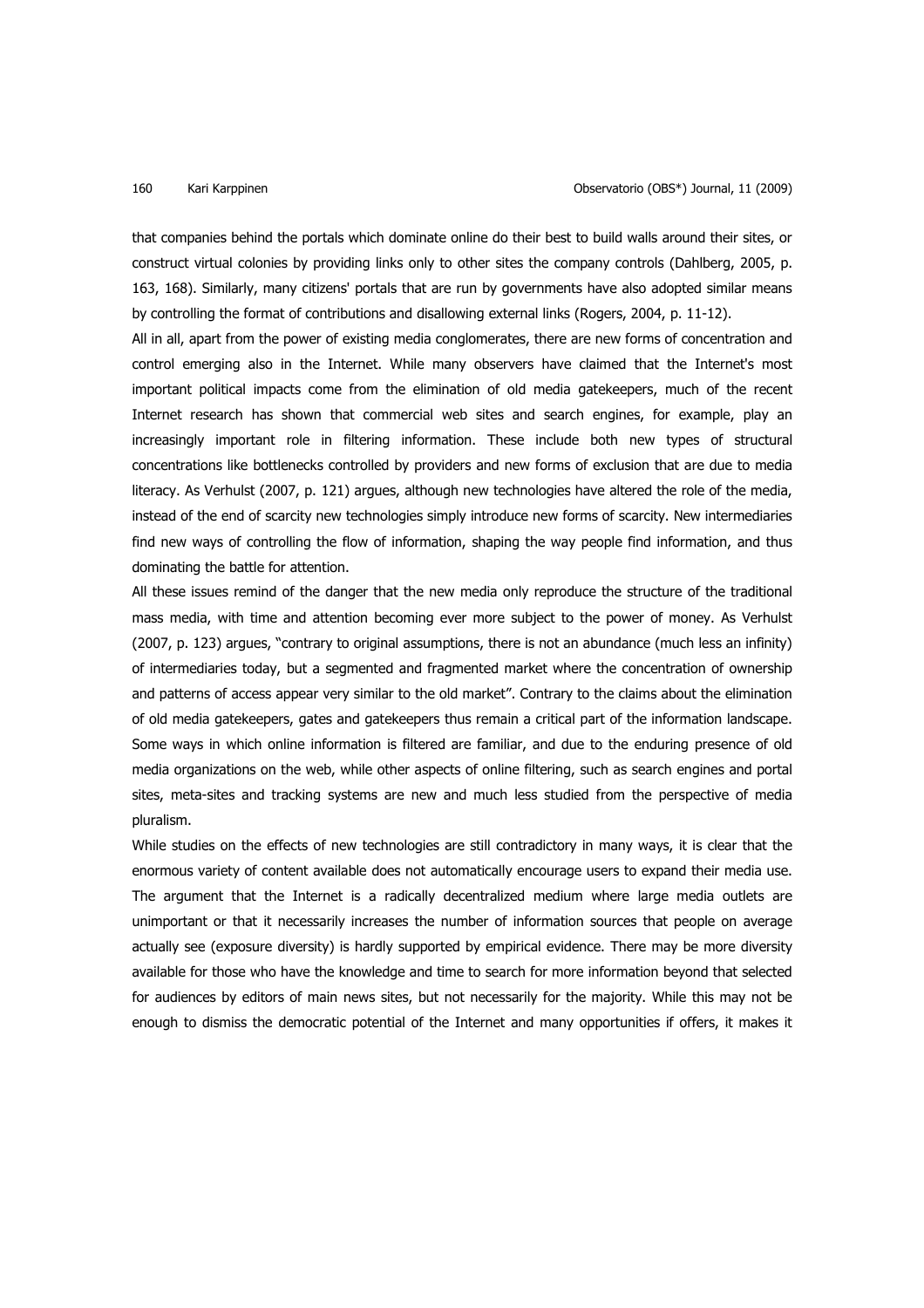obvious that many of the simplistic assumptions of what the Internet means for media pluralism must be at least reconsidered.

As Castells (2007, p. 248) notes, the growing consolidation of old and new media conglomerates does not mean that the mainstream media are completely taking over the new, autonomous forms of content generation and distribution. It means that there is a contradictory process that gives birth to a new media reality whose effects will ultimately be decided through a series of political and business power struggles. The point here is therefore not to determine whether there is more or less genuine pluralism now than there was before, and whether the Internet actually offers alternative accounts of reality. Instead, the broader point to be drawn from this is that communicative abundance alone does not make questions about the distribution of communicative power and political voice obsolete but only reconfigures them in a more complex form.

## **Fears of fragmentation and the revaluing of intermediaries**

Another fear commonly invoked in debates on the impacts of new communicative abundance regards the fragmentation of public discourse. Instead of too much concentration, some believe that the Internet provides too little. Even if the technological developments would actually diversify the uses of media, this has not been regarded only positively but it has also lead to fears of extreme individualism, fragmentation and loss of common public platforms. In particular, they lead to question about the implications of the explosion of communication options for the preconditions of democratic deliberation and the public sphere. Among other things, the Internet has been criticized for eroding the quality of the public's information environment and undermining the integrative role of the media in society. As we no longer have widely shared and authoritative news media some fear that the Internet may lead to a general decline in the scope and quality of public communication. Despite having an almost unlimited array of content at their fingertips, the users of the Internet can choose to access only a narrow spectrum related to what most interests them. In the words of Cass Sunstein (2007), users can limit their own horizons by cocooning themselves in "echo chambers", in which their own personal prejudices will be reinforced rather than challenged.

These fears reflect the assumption that the proliferation of media would mean radical segmentation of the audience, where different groups, elite and mass, old and young, majorities and minorities use different media. The evidence of such developments, as well as its implications for informed citizenship, however,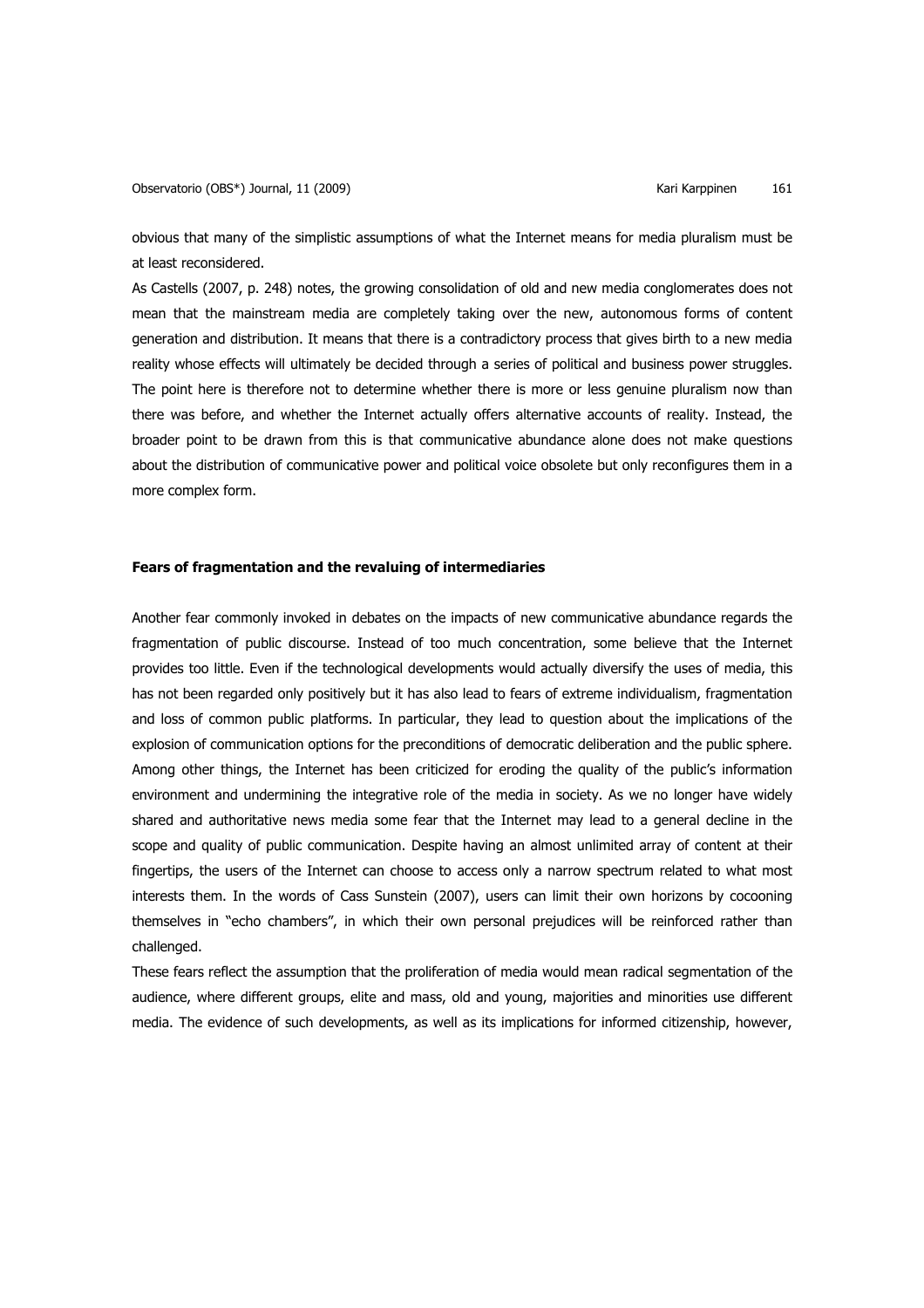are evaluated very differently: some see it as creating better possibilities for access to the public sphere and more pluralism, others see it as unhealthy "balkanization" of the public sphere.

As noted above, there is empirical evidence that increasing availability does not necessarily lead individual citizen to a more diversified media use. However, as Sunstein (2007) emphasizes, one of the most striking social consequences of new communication technologies is the growing power of consumers to filter what they see. The greater specialization allows people to increasingly avoid general interest media and make choices that reflect their existing predispositions. This creates the possibility to consciously avoid ideas that they don't like or agree with, or select material that confirms their existing beliefs and values. With people following only the sources that fit their existing predispositions, Sunstein (2007, p. 17) argues, there is danger of group polarization and a new herd mentality. Citizens can use the new power to filter information to insulate themselves in an information cocoon to systematically avoid dissenting voices, which increasingly leads to less common experiences with other citizens.

In other words, the more control we exercise over what we see and hear, the less prepared we are to be surprised (Verhulst 2007, p. 125-126). In this sense the predicted decline of general interest media that provide a range of shared, common experiences and information for the public as a whole is not only desirable. When the media market is divided into smaller and smaller segments people are arguably getting less and less exposed to competing views and unnoticed problems. Interestingly, this is in direct contradiction with the claim that the Internet somehow naturally tends to unsettle the familiar and create collisions between different versions of reality (see Rogers, 2004).

Dissenting voices are crucial to a healthy public sphere, and while blogs, for instance, have surely had some positive influence in breaking through previously ignored perspectives and occasionally providing control of mainstream media, they are commonly provided to like-minded with little quality control. According to critics like Sunstein (2003), the consequence of this is that groups of like-minded are inclined to end up in an extreme version of their view after discussing among themselves; which he has called the "law of group polarization". Regarding politics, for instance, it is possible to restrict oneself to certain points of view, by hearing only from people you like. Because of this, Markus Prior (2007), for instance, argues that increasing media choice is one of the key factors in explaining the partisan polarization in American politics.

Similar fears have been acknowledged by democratic theorists as different as Jürgen Habermas and Chantal Mouffe in their respective comments about the implications of the Internet on the public sphere. Habermas (2006, p. 422) argues that although the Internet can undermine the censorship of authoritarian regimes, he notes that in liberal-democratic regimes the Internet serves only to fragment focused audiences into "a huge number of isolated publics". Similarly, Mouffe notes that the new media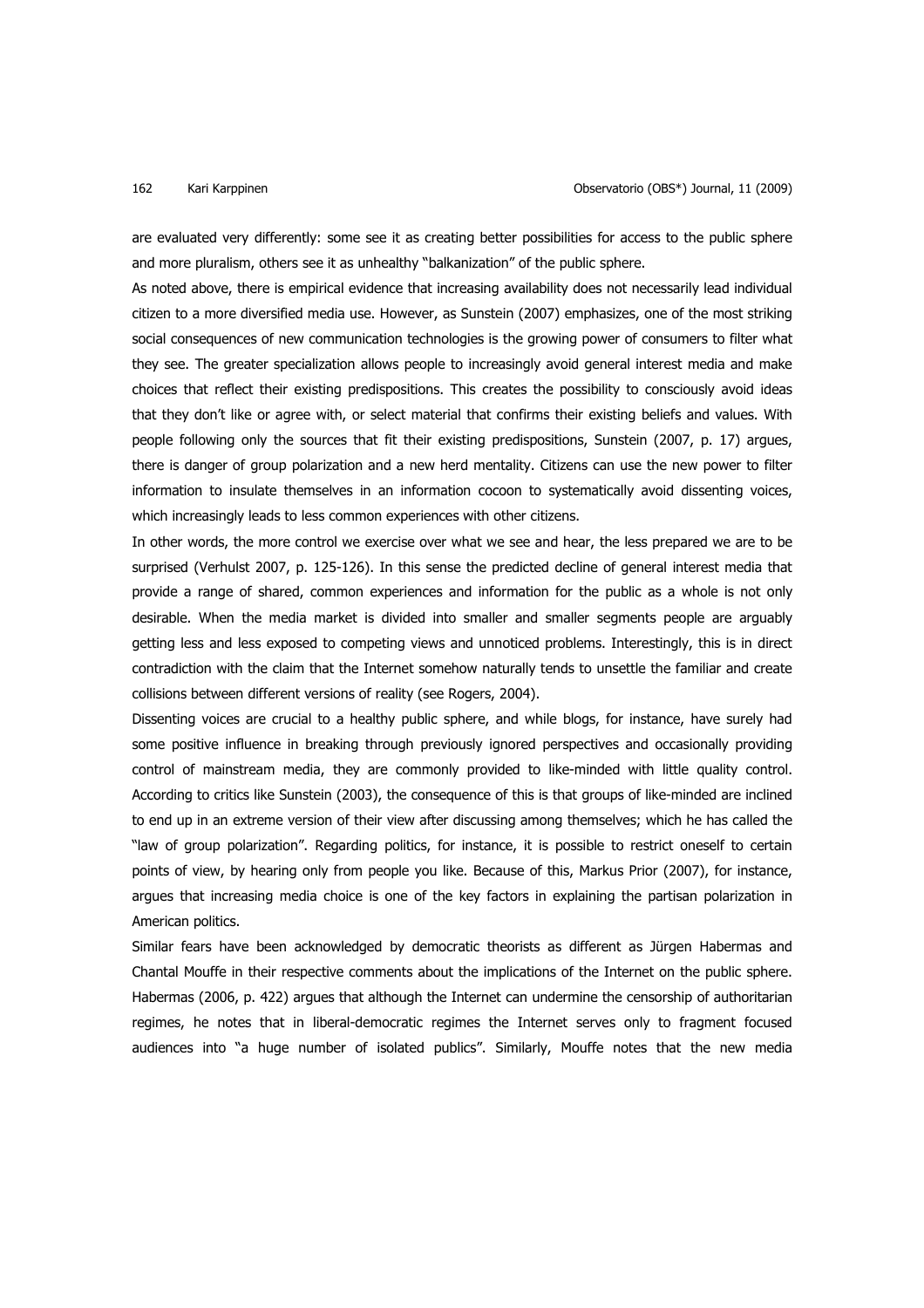"perversely allows people to just live in their little worlds, and not being exposed anymore to the conflicting ideas that characterize the agonistic public space" (Carpentier & Cammaerts, 2006, p. 968). From the perspective of democratic theory, fragmentation and polarization thus seem distressing to the advocates of both deliberative and agonistic conceptions of the public space. According to Sunstein (2003, p. 91), while it is important to ensure such enclave public spheres for deliberation by like-minded people, it is crucial that members of the relevant groups are not isolated from the different views within society. Thus the need to maintain a well-functioning system of free expression and deliberative democracy entails at least two conclusions about media and democracy: (1) People should be exposed to materials and topics that they would not have chosen in advance, for unplanned, unanticipated encounters that involve new topics and points of view are essential for engagement between differing views and as guards against fragmentation and extremism; (2) to engage in public deliberation and to address social problems, many or most citizens should have a range of common experiences as a precursor for joint decision-making (Sunstein, 2007, p. 5-6).

Based on the evidence provided by recent studies of web traffic, fears of such fragmentation can also be questioned. As noted above, the decline of intermediaries has been at least partly exaggerated, and the Internet has arguably not lead to fragmentation, but in some cases it has even led to consolidation of attention. In this matter, the empirical evidence is still limited with relatively few studies of these new phenomena. The Internet and communicative abundance do not necessarily mean anarchy, as there are still plenty of other mechanisms that bring a measure of coherence to political life. In this sense, fears of fragmentation assume a certain technological determinism and media-centrism that ignores all other sources of commonality and solidarity in society. Furthermore, there is also often an unjustified assumption that the Internet will substitute for, rather than complement existing forms of political communication, when in reality it is probably better conceived as a functional complement to traditional mass media and face-to-face discussions.

Given critical scholars' traditional critique of mass culture and unitary public sphere, there is also a certain irony in the mass culture nostalgia that romanticizes the shared experiences produced by mass media. In light of the critiques that the unitary model of the public sphere excludes less privileged groups within society, the "enclave deliberation" of multiple smaller public spheres can also be seen to promote the development of positions that would otherwise be silenced or marginalized in the wider public sphere (see, e.g., Fraser, 1992).

Regardless of these points, the debate clearly illustrates the fact that the concerns we have about media pluralism are not only about having more or less choice. Instead, individual choices, perfectly reasonable in themselves, might produce various social difficulties. Question is, then, if media pluralism as a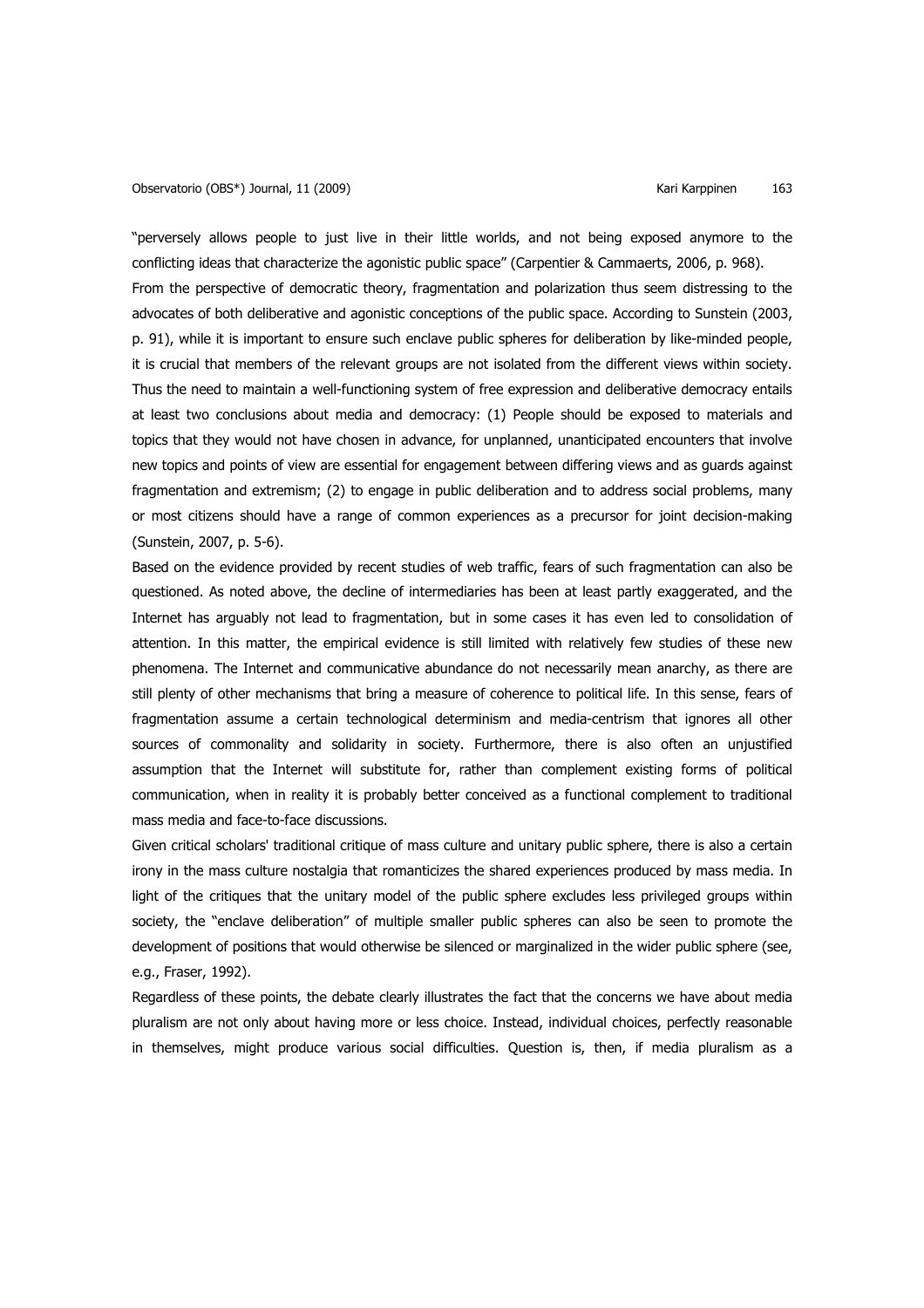normative concept should be conceptualized from the perspective of promoting informed public deliberation or consumer sovereignty in the market. If one chooses the former, as Sunstein (2003, p. 95) argues, the public sphere requires "appropriate heterogeneity", which acknowledges that while all arguments can never be heard, the public sphere is above all a domain where multiple perspectives should collide. The key precondition of this for Sunstein is the provision of full information, not only about facts but also about relevant values and political options. Similarly, Thomas Gibbons (2000, p. 308) argues that in addition to the availability of different media as an information resource, for individuals to participate fully in the democratic process, they also require guidance about the context of information and ideas and their relationships, and above all engagement between different views, opinions and policy choices.

From the perspective of democratic communication, there remains a wider problem that while it is easier than ever to create content, it's tougher than ever for that content to be seen by others. The analysis and interpretation of this self-paralyzing tendency of communicative abundance is arguably what should be an important priority in the fields of communication, politics and philosophy (Keane, 1999, p. 9).

In response to fears of audience fragmentation, there has recently been some debate about the access to public interest content as one of the key media policy challenges. Paradoxically, this has meant a new appreciation of general interest intermediaries, such as newspapers, magazines and broadcasters, and a regulatory system that maintains the role of these very institutions whose decline has been celebrated as enabling unprecedented pluralism. In addition, it has also brought about concerns about the role of new intermediaries such as search engines that increasingly determine how easily users find their way around the information abundance. While such gatekeepers may in many cases represent bottlenecks that are seen to undermine pluralism and limit access, it is also recognized that they play a critical role in ensuring security or organizing the anarchy of information in the web.

Various proposals for new public interest intermediaries have also been put forward. While Sunstein (2007, p. 193) has proposed the creation of specific "deliberative domains" that would ensure quality content and meeting of opposing viewpoints, in the European context, such functions are already strongly associated with public broadcasting systems, and increasingly it also seems to underlie the arguments that try to justify their continued importance in the digital age.

Graham Murdock, for example, has called for rethinking the functions of public service media institutions by re-situating their remit within what he calls a digital commons, "a linked space defined by its shared refusal of commercial enclosure and its commitment to free and universal access, reciprocity, and collaborative activity" (Murdock, 2005, p. 227). The central position of public service media in the digital age would then largely seem to rest on a claim that it can facilitate between a range of material and thus counter looming developments of fragmentation and enclosure of information.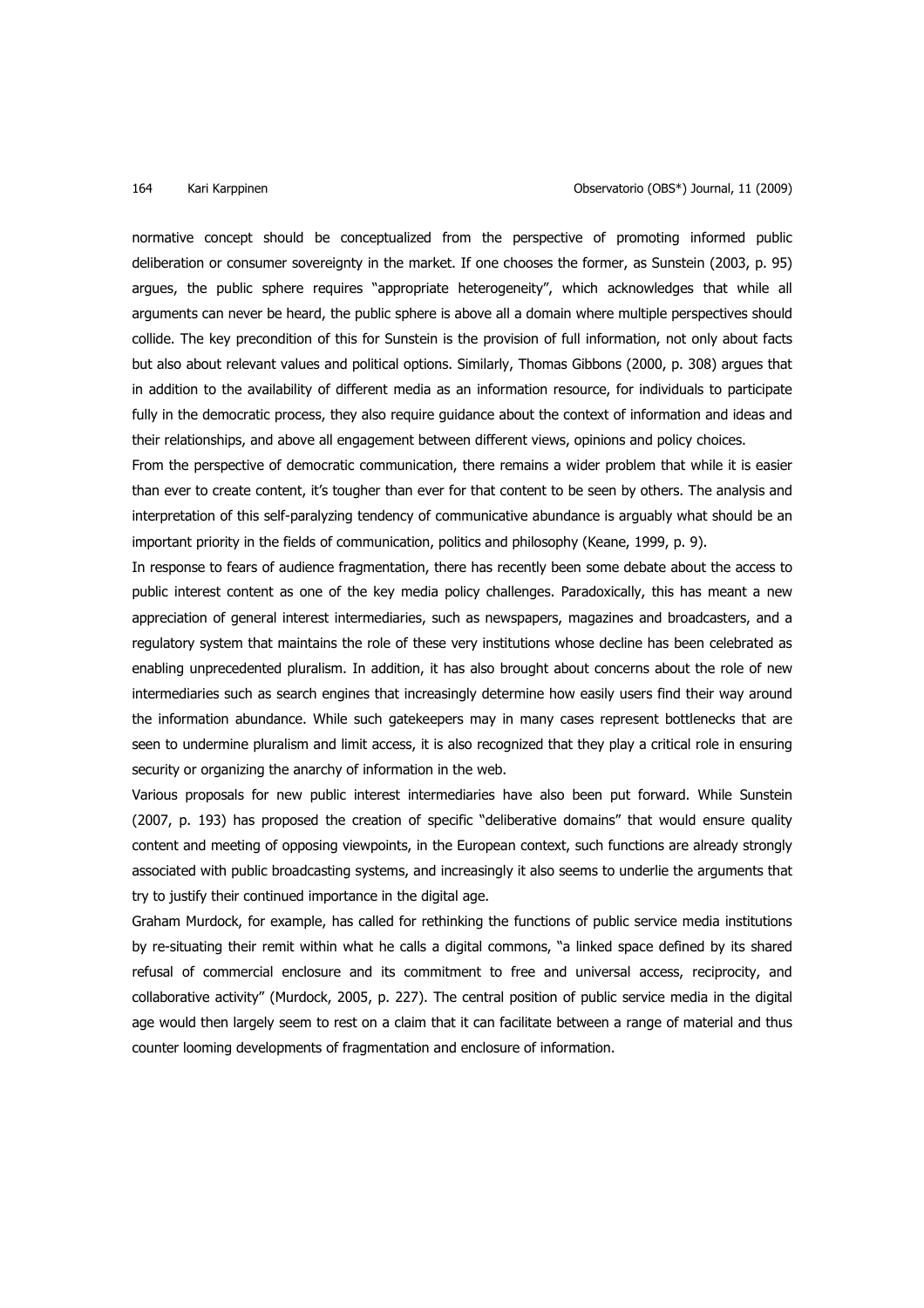In line with this, a recent study on the effect of different media systems on the level of public knowledge reported that a critical difference between public service models and market models is the greater ability of the former to engage an "inadvertent" audience: people who might be generally disinclined to follow public affairs "cannot help encountering news while awaiting delivery of their favourite entertainment programmes" (Curran et al, 2009, p. 22). Consequently, it can be argued that the public service model also minimized the knowledge gap between advantaged and disadvantaged groups and thus contributes to a more egalitarian pattern of citizenship.

# **Toward a critical concept of media pluralism**

With different interpretations of current developments in media technology and markets, it's difficult to deny that some of the developments appear paradoxical. Whether one looks for new forms of emancipation or new forms of domination largely depends on the perspective. Williams and Delli Carpini (2004, p. 1209) sum up the ongoing debate when they write: "Optimistically we believe that the erosion of gatekeeping and the emergence of multiple axes of information provide new opportunities for citizens to challenge elite control of political issues. Pessimistically we are skeptical of the ability of ordinary citizens to make use of these opportunities and suspicious of the degree to which even multiple axes of power are still shaped by more fundamental structures of economic and political power."

Its seems that the tendencies of pluralization on the one hand and centralization and control on the other are, more than anything, forces that simultaneous affect media environment, regardless of their technological basis. The media can create new differences, differentiate between subcultures and bring forward new voices but also homogenize tastes and generate social conformity. These dynamics largely remain contested and they certainly can't be reduced to the effects of technology itself. Instead, they justify a continued concern for media pluralism, while also creating a need to re-think its meaning in contemporary media environment.

It can be argued that the paradoxes associated with media pluralism speak of growing complexity that influences both the means of communication and the normative models against which we assess them. As Manuel Castells (2007, p. 259) puts it: "a new round of power making in the communication space is taking place". Assuming that the development of media systems is subject to various political and social struggles between different interests and values, the challenge is to bring forward and clarify what these different alternative visions and analyze their consequences for the communication of citizens and societies. There is no denying that some of the democratizing and diversifying effects of new media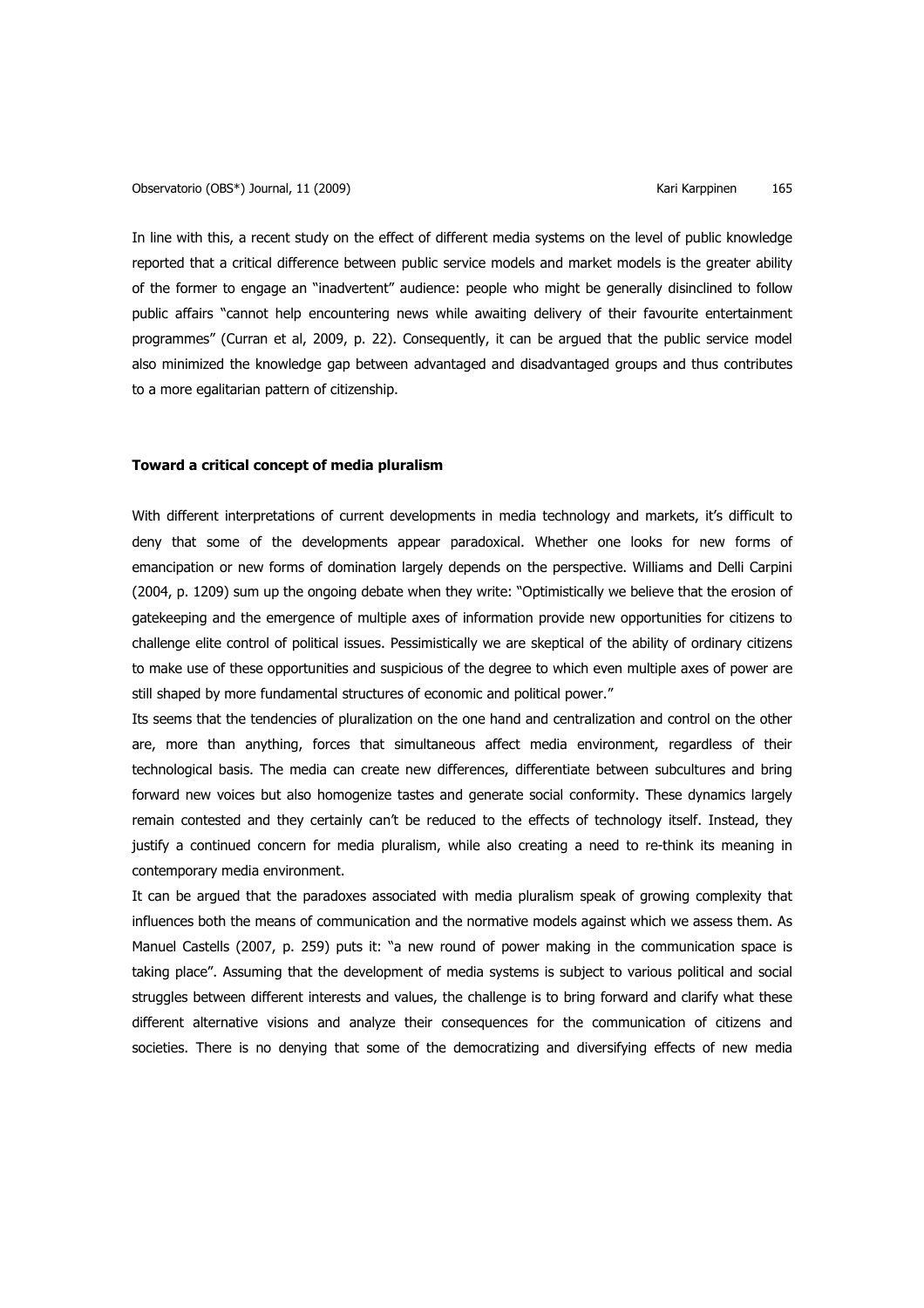technologies are real, but so are many of their problems and biases. Thus, we need a conception of media pluralism that allows for perceiving and evaluating different developments within different media systems. In the contemporary media environment, questions about the distribution of communicative power can hardly be reduced to any simplistic measurements of media ownership or content diversity (see Karppinen, 2006). One thing that seems evident based on the above discussion is that instead of analyzing only what is produced or what is available, more emphasis needs to be put on user competencies, questions of media use, digital literacy, and other aspects related to exposure diversity. In this sense, Nicholas Garnham (1999) has interestingly discussed the application of Amartya Sen's capabilities approach to communication policy and argued that "we need to take into account both the range of communication option made available—and these must be real options, not mere choices between products and services with minimal real differences−− and the ability of people actually to make use of those options" (Garnham 1999, p. 121). Furthermore, Garnham argues that we need to think of the media as "enablers of a range of functionings rather than as providers of a stream of content to be consumed" (ibid., p. 121).

Media critics and policy analysts have long been concerned mostly with the availability of diverse content, but as Jan van Cuilenburg (1998, p. 45) claims, traditional concerns for the availability of diverse information and opinions are now turning into anachronistic concepts with no practical meaning. Similarly, it is increasingly clear that limitless number of options is not a value in itself. As the logic of exclusivity is shifting from the production to the filtering of information, it can be argued that the real issue for contemporary media policy is not lack of information but access to new and challenging content, exposure to different ideas, and particularly to new and innovative ideas and opinions of various alternative or minority groups, as opposed to satisfying pre-existing needs (van Cuilenburg, 1998; Sunstein, 2007; Webster, 2007; Hargittai, 2007; Hindman, 2008). However, despite the calls from policy scholars to pay attention to the aspect of exposure diversity (Webster, 2007; Napoli, 2007; Hindman, 2008), it has so far failed to gain much traction in actual media policy discussions.

My argument, however, is that the emphasis on users and individual competencies is not enough. If media pluralism is to serve as a critical concept it must also acknowledge broader questions about the role of media with regard to the distribution of power and influence in society. As argued above, the communicative abundance has not diminished the fact that some actors and groups have more communicative power, and thus resources to get their voices heard than others. Despite the new opportunities offered by new technologies, the public spheres everywhere will continue to be characterized above all by unequal distribution of communicative power between individuals, social groups, corporations and states.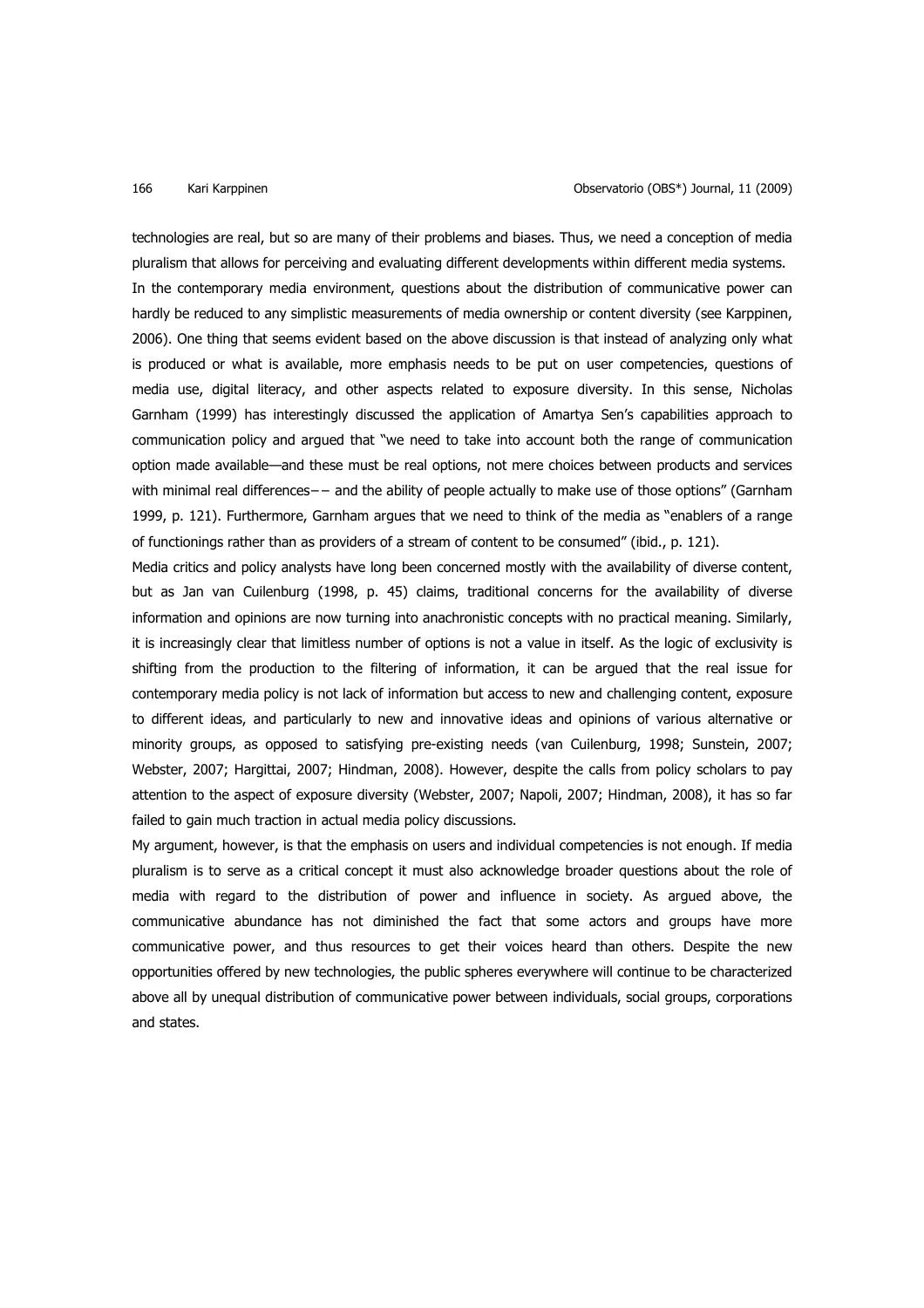To analyze and evaluate such structural asymmetries, there is a need for a broader conception of media pluralism that is not concerned only with consumer choice or specific issues like media ownership but more broadly with a more democratic distribution of communicative power in the public sphere. Markers of plurality in the media should thus not rest on the multiplication of genre, forms or markets but on the actual success of a media system in representing and giving voice to different members of society. Instead of seeing pluralism and diversity as something that could simply be measured through the number of organizations or channels available, this expanded notion would thus bring back the normative and political aspect to the concept of media pluralism.

This pursuit of media pluralism as a policy objective would thus be parallel to what Sophia Kaitatzi-Whitlock (2005, p. 168) has called "the equitable management of freedom of information". This highlights that the notion of media pluralism still refers above all to distributional questions: how much, what kind of freedom of information should be allowed to whom?

While the institutionalization and realization of the ideal of fair distribution of communicative power will obviously remain contested, it gives the debates on media pluralism some normative grounding which is not tied to specific media technologies. By taking the distribution of communicative power as a normative starting point, we can thus reclaim the concept of media pluralism from its technocratic and reductionist uses for the critical purpose of not only affirming consumer sovereignty but identifying and evaluating new forms of exclusion and concentration as well as new forms of self-expression, deliberation and participation that are emerging in the contemporary media environment.

### **References**

Braman, S. (2004). Where Has Media Policy Gone? Defining the Field in the Twenty-First Century. Communication Law and Policy, 9(2), 153−182

Carpentier, N. and B. Cammaerts (2006). Hegemony, Democracy, Agonism, and Journalism. An Interview with Chantal Mouffe. Journalism Studies, 7(6), 964-975

Castells, M. (2007). Communication, power and counter-power in the network society. International Journal of Communication, 1(1), 238-266

Castells, M. (2009). Communication Power. Oxford: Oxford University Press

Curran, J., S. Ieyngar, A. Brink Lund, and I. Salovaara-Moring (2009). Media System, Public Knowledge and Democracy. A Comparative Study. European Journal of Communication, 24(1), 5-26

Dahlberg, L. (2005). The Corporate Colonization of Online Attention and the Marginalization of Critical Communication. Journal of Communication Inquiry, 29, 160-80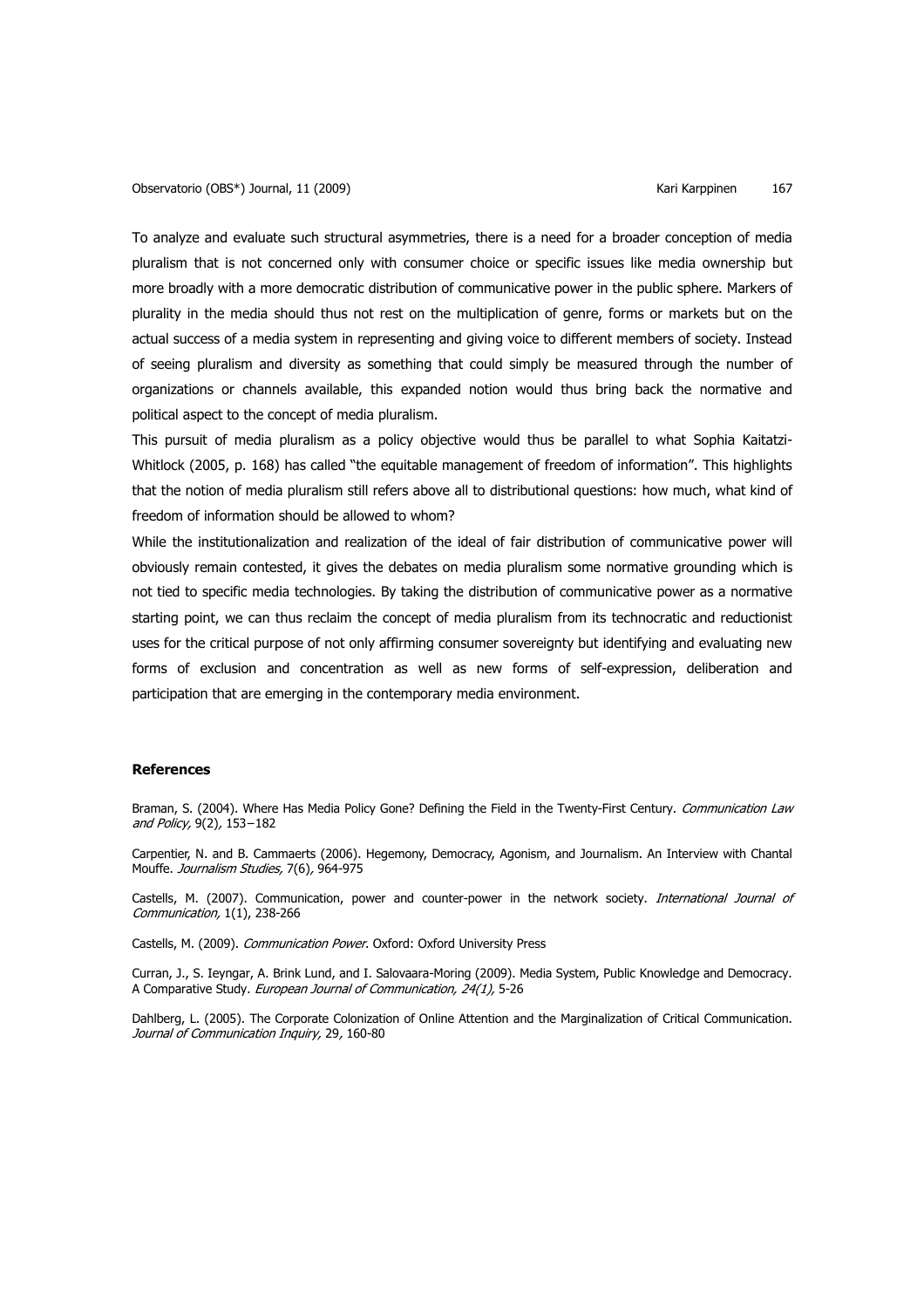168 Kari Karppinen Observatorio (OBS\*) Journal, 11 (2009)

Ellis, J. (2002). Seeing Things: Television in the Era of Uncertainty. London and New York: I.B. Tauris

FCC (Federal Communications Commission) (2003). Report and Order and Notice of Proposed Rulemaking. FCC 03-127

Fraser, N. (1992). Rethinking the Public Sphere: A Contribution to the Critique of Actually Existing Democracy. C. Calhoun (Ed.), Habermas and the Public Sphere. Cambridge: MIT Press

Garnham, N. (1999). Amartya Sen's Capabilities Approach to the Evaluation of Welfare: Its Application to Communications. A. Calabrese & J.-C. Burgelman (Eds.), Communication, Citizenship, and Social Policy. Lanham: Rowman & Littlefield

Garnham, N. (2000). Emancipation, the Media, and Modernity. Oxford: Oxford University Press

Gibbons, T. (2000). Pluralism, guidance and the new media. C. Marsden (Ed.), Regulating the Global Information Society. London: Routledge

Gitlin, T. (2002). Media Unlimited: How the Torrent of Images and Sounds Overwhelms Our Lives. New York: Henry Holt

Habermas, J. (2006). Political Communication in Media Society: Does Democracy Still Enjoy an Epistemic Dimension? The Impact of Normative Theory on Empirical Research. Communication Theory, 16(4), 411-426

Hargittai, E. (2007). Content Diversity Online: Myth or Reality? P.M. Napoli (Ed.), Media Diversity and Localism: Meaning and Metrics. Mahwah, NJ: Lawrence Erlbaum

Hindman, M. (2008). The Myth of Digital Democracy. Princeton: Princeton University Press

Kaitatzi-Whitlock, S. (2005). Europe's Political Communication Deficit. Bury St Edmunds: Arima Publishing

Karppinen, K. (2006). Media Diversity and the Politics of Criteria. Diversity Assessment and Technocratisation of European Media Policy. Nordicom Review 27(2), 53-68

Keane, J. (1999). Public Life in the Era of Communicative Abundance. Canadian Journal of Communication, 24, 165-78

Machill, M., Beiler, M. & Zenker, M. (2008). Search-engine research: a European-American overview and systematization of an interdisciplinary and international research field. Media, Culture & Society, 30(5), 591-608

Mattelaat, A. (2003). The Information Society. An Introduction. London: Sage

McNair, B. (2006). Cultural Chaos - Journalism, News and Power in a Globalised World. London: Routledge

Murdock, G. (2005). Building the Digital Commons. G. F. Lowe & P. Jauert (Eds.), Cultural Dilemmas in Public Service Broadcasting. Göteborg: Nordicom

Napoli, P. M. (2007). Introduction. P. M. Napoli (Ed.), *Media Diversity and Localism. Meaning and Metrics.* Mahwah, NJ: Lawrence Erlbaum

Negroponte, N. (1996). Being Digital. New York: Vintage Books

Prior, M. (2007). Post-Broadcast Democracy. How Media Choice Increases Inequality in Political Involvement and Polarizes Elections. New York: Cambridge University Press

Rogers, R. (2004). *Information Politics on the Web*. Cambridge, MA: The MIT Press